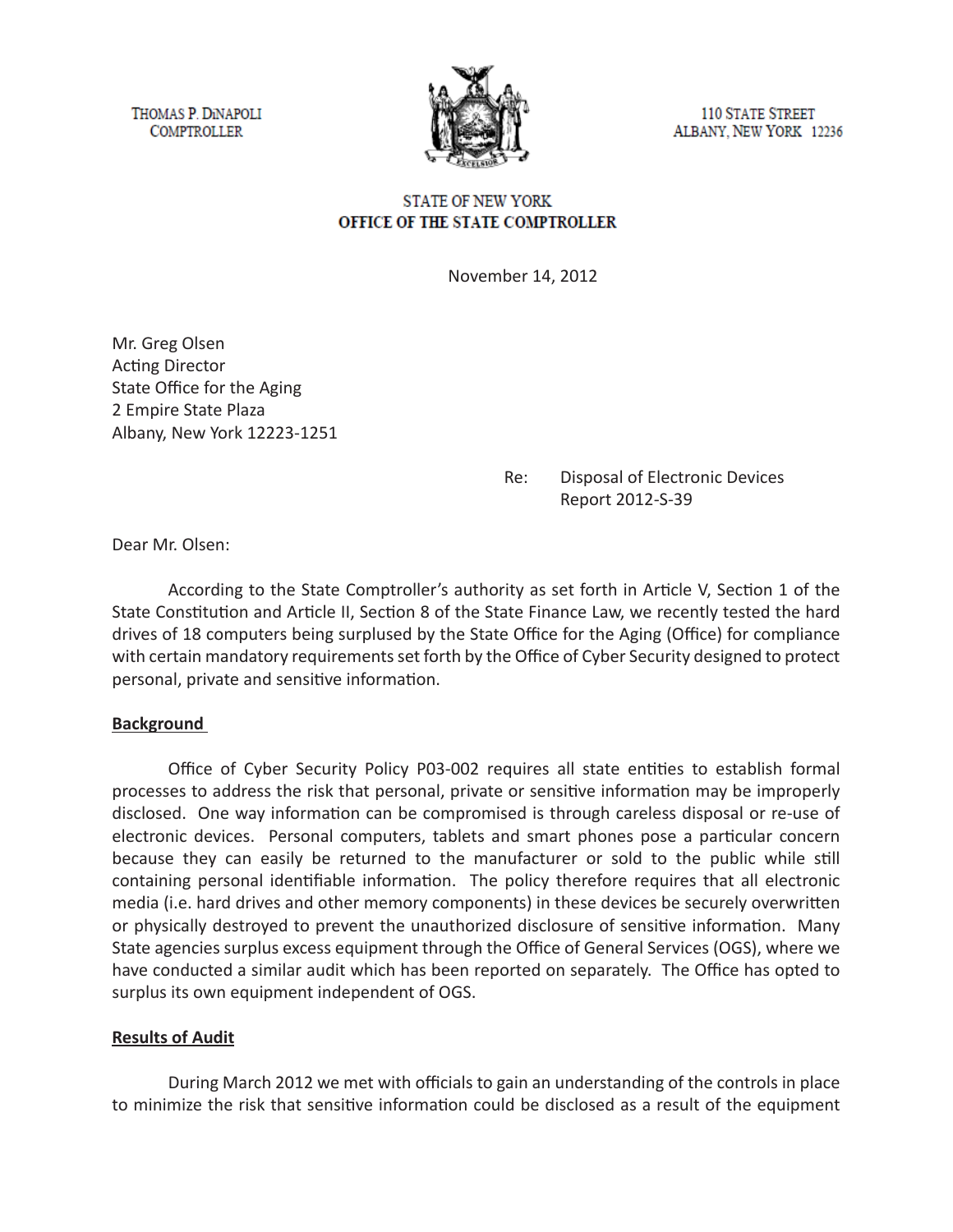disposal process. They supplied us with the Office's policies and procedures for preparing hard drives for surplus, and explained how the Office assigns each client a unique identifying number, therefore reducing the likelihood that personal information would be stored on the Office's computers. We reviewed this information, which we found to be appropriate, and tested 18 electronic devices scheduled for surplus. None contained readable data. We therefore concluded that the Office has complied with requirements to protect sensitive information.

#### **Audit Scope, Objectives and Methodology**

We audited selected aspects of security controls in place over the disposal of electronic devices for the period January 1, 2012 through March 20, 2012. The objectives of our audit were to determine if electronic devices being surplused had been permanently cleaned of all personal, private and sensitive information, and whether the Office had developed formal processes to minimize the risk of unauthorized disclosure of such information when disposing of such equipment.

To accomplish our audit objectives, we interviewed Office officials and reviewed Office policies and procedures for disposing of electronic devices. In addition, we reviewed relevant State laws and policies. Using forensic software and separate computer hardware (to ensure our tests did not alter the hard drives and other devices being tested), we tested all 18 computers that the Office indicated were ready for surplus at the time of our examination.

We conducted our performance audit in accordance with generally accepted government auditing standards. Those standards require that we plan and perform the audit to obtain sufficient, appropriate evidence to provide a reasonable basis for our findings and conclusions based on our audit objectives. We believe that the evidence obtained provides a reasonable basis for our findings and conclusions based on our audit objectives.

In addition to being the State Auditor, the Comptroller performs certain other constitutionally and statutorily mandated duties as the chief fiscal officer of New York State. These include operating the State's accounting system; preparing the State's financial statements; and approving State contracts, refunds, and other payments. In addition, the Comptroller appoints members to certain boards, commissions and public authorities, some of whom have minority voting rights. These duties may be considered management functions for purposes of evaluating organizational independence under generally accepted government auditing standards. In our opinion, these functions do not affect our ability to conduct independent audits of program performance.

A draft copy of our audit observations was provided to Office officials for their review and comment. Their comments were considered in preparing this report and have included them at the end of this report. Major contributors to this report were Walter Irving, Bob Mainello, Lynn Freeman, Thierry Demoly, Michele Krill, Corey Harrell and Alphonso Boyd.

Please convey our thanks to the management and staff of the State Office for the Aging for the courtesies and cooperation that they extended to our auditors during this review.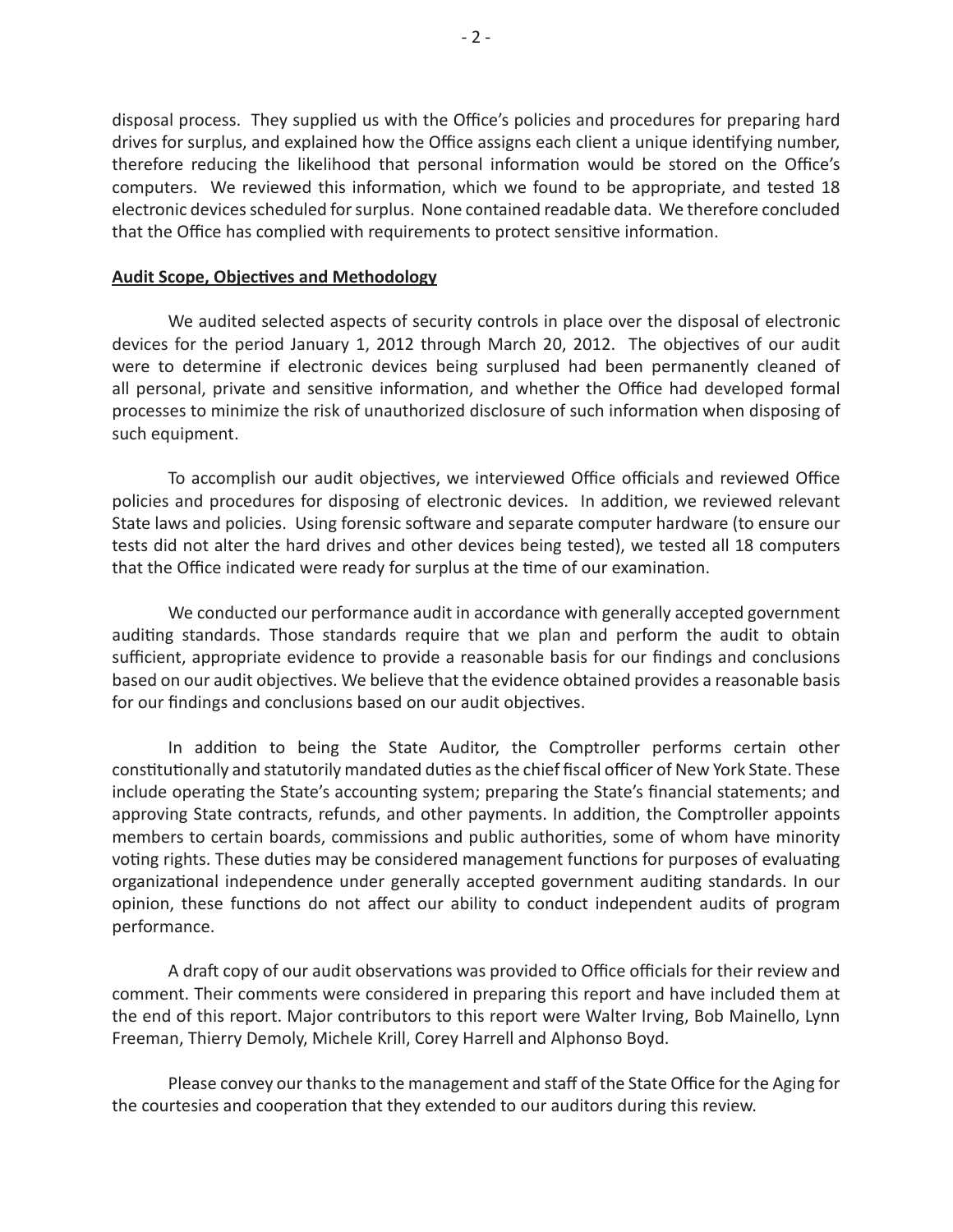Sincerely,

John Il Burgle

John Buyce, CPA, CIA, CGFM Audit Director

cc: Jack Lynch, Deputy Director - Finance and Administration Thomas Lukacs, Division of the Budget